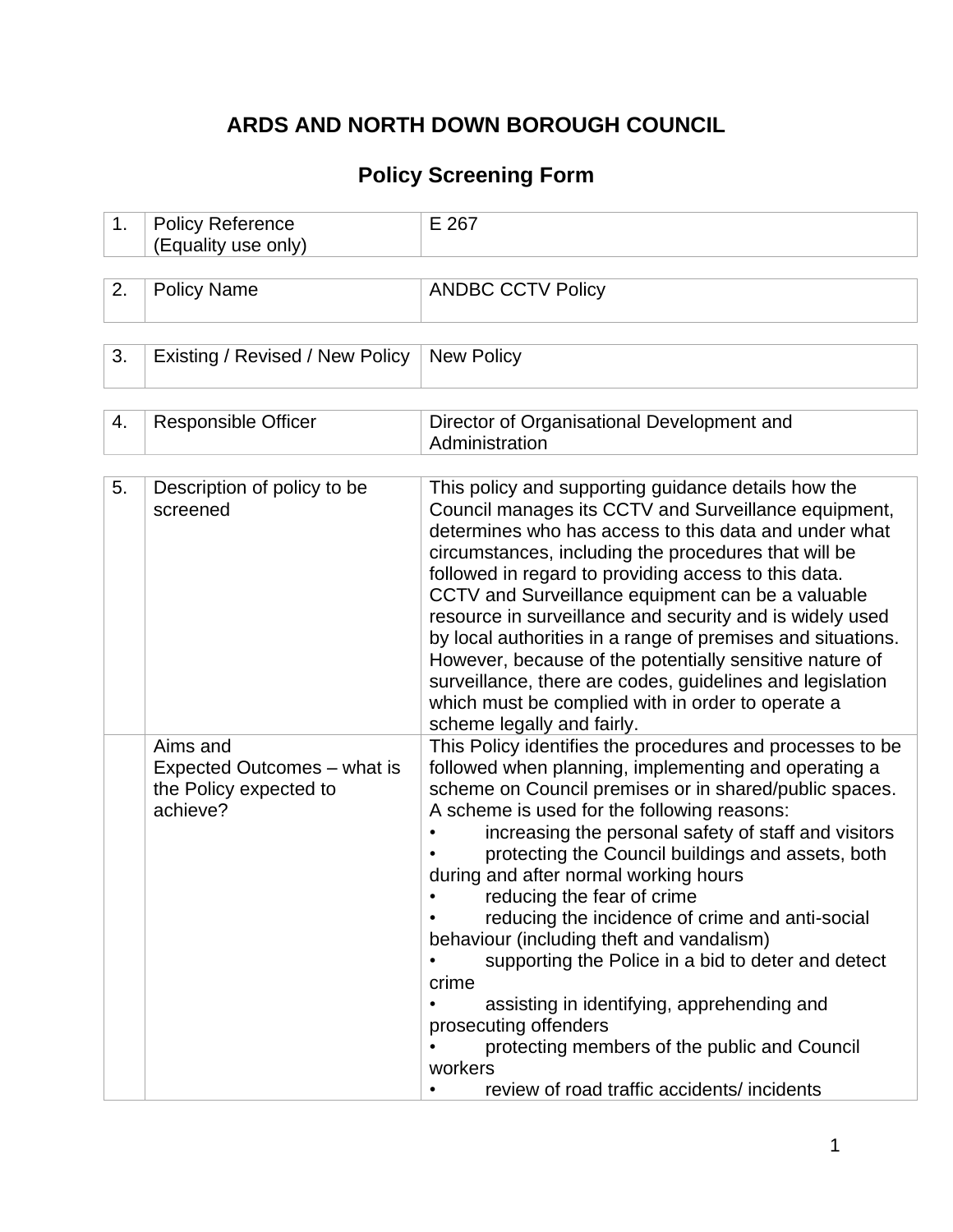|    |                                                                                                                                                                                                                                                                                                                                                                                                                       | scheme legally and fairly.                                                | CCTV and Surveillance equipment can be a valuable<br>resource in surveillance and security and is widely used<br>by local authorities in a range of premises and situations.<br>However, because of the potentially sensitive nature of<br>surveillance, there are codes, guidelines and legislation<br>which must be complied with in order to operate a |
|----|-----------------------------------------------------------------------------------------------------------------------------------------------------------------------------------------------------------------------------------------------------------------------------------------------------------------------------------------------------------------------------------------------------------------------|---------------------------------------------------------------------------|-----------------------------------------------------------------------------------------------------------------------------------------------------------------------------------------------------------------------------------------------------------------------------------------------------------------------------------------------------------|
| 6. | Section 75 categories which<br>might be expected to benefit<br>and how they may benefit.                                                                                                                                                                                                                                                                                                                              |                                                                           | All Section 75 categories should benefit from the clarity<br>and the guidence on how the data with the CCTV is used.                                                                                                                                                                                                                                      |
| 7. | Factors which could contribute<br>to / detract from the intended<br>aims / outcomes of the Policy<br>when being implemented                                                                                                                                                                                                                                                                                           |                                                                           | If the policy is not adhered to by the Council.                                                                                                                                                                                                                                                                                                           |
| 8. | The main stakeholders on whom<br>the policy will impact. For example,<br><b>Employees, Potential Service</b><br><b>Users and Community Groups</b><br>Consider the internal and external<br>impacts (either actual or potential)<br>and comment, or list, information<br>where appropriate                                                                                                                             | $\bullet$<br>workers<br><b>Council business</b><br>behalf of the Council. | All Council employees, including agency<br>Elected Representatives when working on<br>Partners and other third parties, including<br>contractors, volunteers, agencies and any other<br>organisations processing personal information on                                                                                                                  |
| 9. | Please provide details of other policies which have a bearing on this one.<br>Policies:<br>E65 Information, Communications and Technology<br>Policy<br>E9 Disciplinary Policy<br><b>Information Access Policy</b><br><b>Retention and Disposal Schedule</b><br>E66 Safeguarding Policy                                                                                                                                |                                                                           | Ards and North Down Borough<br>Council<br>Other bodies                                                                                                                                                                                                                                                                                                    |
|    | Human Rights Act 1998<br>Freedom of Information Act 2000<br><b>Environmental Information Regulations 2004</b><br>Common law Duty of Confidence<br>Public Records Act (Northern Ireland) 1923<br>Regulation of Investigatory Powers Act 2000<br>Criminal Justice and Immigration Act 2008<br>The Privacy and Electronic Communications<br>(EC Directive) Regulations 2003<br>Data Protection (Charges and Information) |                                                                           |                                                                                                                                                                                                                                                                                                                                                           |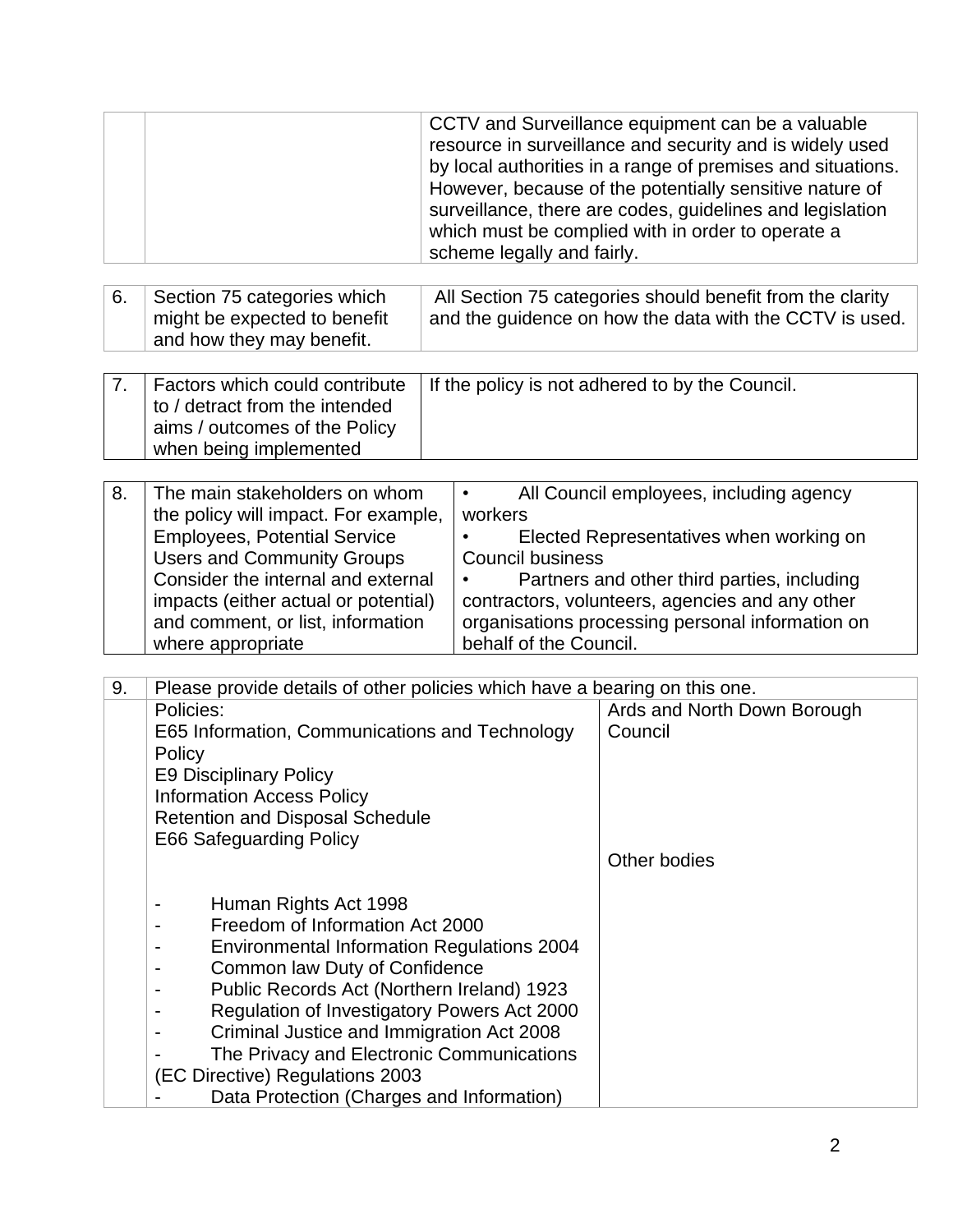| Regulations 2018.<br>Data Protection (Processing of Sensitive Personal<br>Data) (Elected Representatives) Order 2002 |  |
|----------------------------------------------------------------------------------------------------------------------|--|
|                                                                                                                      |  |

**\*\*\* This data is generic to the Borough. You may be required to include geographical area specific data or other relevant data such as more specific groups eg age, depending on the policy and its aim.**

|     |                            | $\sim$ g ago, acponantg on the policy and no anni                                      |           |          |            |           |          |                                                                                 |
|-----|----------------------------|----------------------------------------------------------------------------------------|-----------|----------|------------|-----------|----------|---------------------------------------------------------------------------------|
| 10. | completion in relation to: | Available evidence (quantitative and qualitative) considered as important to encourage |           |          |            |           |          |                                                                                 |
|     |                            |                                                                                        |           |          |            |           |          |                                                                                 |
|     | Religious                  | <b>Summary:</b>                                                                        |           |          |            |           |          |                                                                                 |
|     | <b>Belief</b>              | The Northern Ireland Census 2011 (NISRA) statistics for the Borough area               |           |          |            |           |          |                                                                                 |
|     |                            | showed that 75% are or have been brought up in Protestant and Other Christian          |           |          |            |           |          |                                                                                 |
|     |                            | (including Christian related) religions. While this varied across the borough from     |           |          |            |           |          |                                                                                 |
|     |                            | 17% in Portaferry ward to 87% in Carrowdore ward this does not have any                |           |          |            |           |          |                                                                                 |
|     |                            | relation to this policy. These compared to 48% for Northern Ireland as a whole.        |           |          |            |           |          |                                                                                 |
|     |                            | See table below                                                                        |           |          |            |           |          |                                                                                 |
|     |                            | Data:                                                                                  |           |          |            |           |          |                                                                                 |
|     |                            | Religion or Religion Brought up in (Numbers with % in brackets)                        |           |          |            |           |          |                                                                                 |
|     |                            |                                                                                        | All usual | Catholic | Protestant | Other     | None     |                                                                                 |
|     |                            |                                                                                        | residents |          | and Other  | Religions |          |                                                                                 |
|     |                            |                                                                                        |           |          | Christian  |           |          |                                                                                 |
|     |                            |                                                                                        |           |          | (including |           |          |                                                                                 |
|     |                            |                                                                                        |           |          | Christian  |           |          |                                                                                 |
|     |                            |                                                                                        |           |          | related)   |           |          |                                                                                 |
|     |                            | Northern                                                                               |           |          |            |           |          |                                                                                 |
|     |                            | Ireland                                                                                | 1,810,863 | 817,385  | 875,717    | 16,592    | 101,169  |                                                                                 |
|     |                            |                                                                                        | $(100\%)$ | (45%)    | (48%)      | (1%)      | (6%)     |                                                                                 |
|     |                            | Ards<br>and                                                                            |           |          |            |           |          |                                                                                 |
|     |                            | <b>North</b>                                                                           |           |          |            |           |          |                                                                                 |
|     |                            | Down                                                                                   |           |          |            |           |          |                                                                                 |
|     |                            | Borough                                                                                | 156,672   | 20,550   | 117,589    | 1,729     | 16,804   |                                                                                 |
|     |                            | Council                                                                                | $(100\%)$ | (13%)    | (75%)      | (1%)      | $(11\%)$ |                                                                                 |
|     |                            | Source: Religion or religion brought up in. Census 2011, NISRA                         |           |          |            |           |          |                                                                                 |
|     | Political                  | <b>Summary:</b>                                                                        |           |          |            |           |          |                                                                                 |
|     | Opinion                    | Electoral Office data from recent Local Government elections detail the political      |           |          |            |           |          |                                                                                 |
|     |                            |                                                                                        |           |          |            |           |          | representation on Ards and North Down Council, The Stormont Executive for this  |
|     |                            |                                                                                        |           |          |            |           |          | electoral area and Westminster election. This data is an approximate measure of |
|     |                            | political opinion of the voting electorate within the Borough. Turnout to vote in      |           |          |            |           |          |                                                                                 |
|     |                            | North Down and Strangford constituencies tend to be lower than the rest of NI          |           |          |            |           |          |                                                                                 |
|     |                            | suggesting less strong political opinions. Of those who do turn out, the results       |           |          |            |           |          |                                                                                 |
|     |                            | show preferences for voting Unionist parties.                                          |           |          |            |           |          |                                                                                 |
|     |                            | See table below                                                                        |           |          |            |           |          |                                                                                 |
|     |                            | Data:                                                                                  |           |          |            |           |          |                                                                                 |
|     |                            | <b>Council Election results</b>                                                        |           |          |            |           |          |                                                                                 |
|     |                            |                                                                                        |           |          |            |           |          |                                                                                 |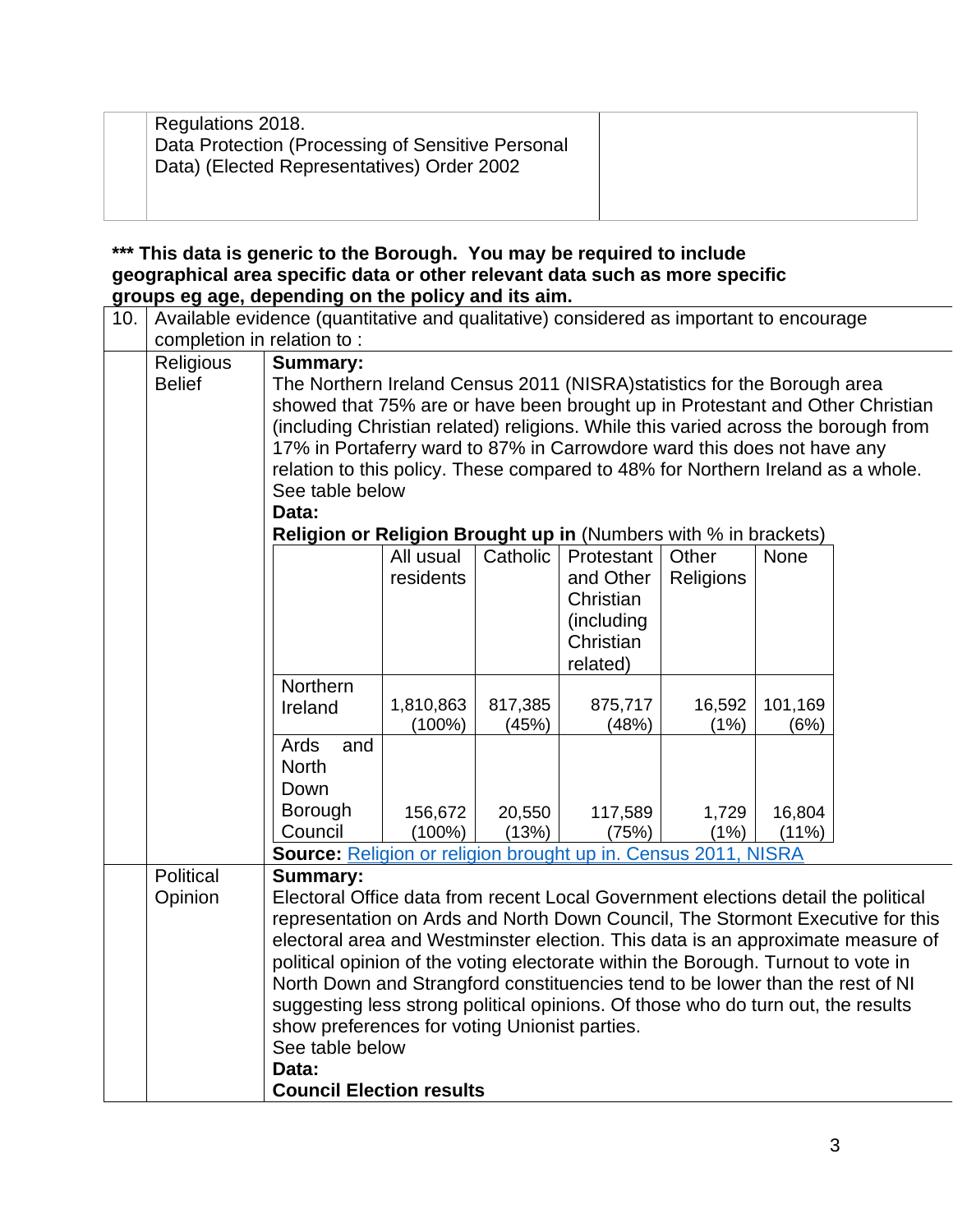| The most recent local council election (2 <sup>nd</sup> May 2019) showed: |                                           |                                       |                |           |                     |                          |                |             |              |              |                |              |              |
|---------------------------------------------------------------------------|-------------------------------------------|---------------------------------------|----------------|-----------|---------------------|--------------------------|----------------|-------------|--------------|--------------|----------------|--------------|--------------|
|                                                                           |                                           |                                       |                |           |                     | <b>Elected Candidate</b> |                |             |              |              |                |              |              |
|                                                                           | Eligibl<br>$\mathsf{e}$<br>Elector<br>ate | Votes<br>Polled<br>(%<br>Turno<br>ut) | <b>AUD</b>     | Sinn Féin | $\exists$           | <b>SDLP</b>              | Alliance       | Independent | $\geq$       | Green        | <b>AUP</b>     | Aontu        | <b>CCLA</b>  |
| Northern<br>Ireland                                                       | 1,305,55<br>3                             | 687,733<br>(52.7%)                    | 122            | 105       | $\overline{7}$<br>5 | 59                       | 53             | 24          | $6\,$        | 8            | $\overline{3}$ | $\mathbf{1}$ | $\mathbf{1}$ |
| Ards and<br>North<br>Down<br>Borough<br>Council                           | 112,077                                   | 47,161<br>$(42.1\%)$                  | 14             |           | 8                   | $\mathbf{1}$             | 10             | 3           | 1            | 3            |                |              |              |
| Ards<br>Peninsul<br>a (DEA)                                               | 16,656                                    | 7,369<br>$(44.2\%)$                   | 3              |           | $\mathbf 1$         | $\mathbf{1}$             | 1              |             |              |              |                |              |              |
| Bangor<br>Central<br>(DEA)                                                | 17,194                                    | 6,678<br>$(38.8\%)$                   | $\overline{2}$ |           | 1                   |                          | 1              | 1           |              | 1            |                |              |              |
| Bangor<br>East and<br>Donagha<br>dee<br>(DEA)                             | 16,956                                    | 6,915<br>$(40.8\%)$                   | $\overline{2}$ |           | $\overline{2}$      |                          | 1              | 1           |              |              |                |              |              |
| Bangor<br>West<br>(DEA)                                                   | 13,479                                    | 5,448<br>$(40.4\%)$                   | $\mathbf{1}$   |           | $\mathbf 1$         |                          | $\overline{2}$ |             |              | $\mathbf{1}$ |                |              |              |
| Comber<br>(DEA)                                                           | 13,681                                    | 6,272<br>$(45.8\%)$                   | $\overline{2}$ |           | 1                   |                          | 1              |             | $\mathbf{1}$ |              |                |              |              |
| Holywoo<br>d and<br>Clandeb<br>oye<br>(DEA)                               | 14,158                                    | 6,229<br>$(44.0\%)$                   | 1              |           | 1                   |                          | $\overline{2}$ |             |              | $\mathbf 1$  |                |              |              |
| Newtown<br>ards<br>(DEA)<br><b>Source: The Electoral Office, NI</b>       | 19,953                                    | 8,250<br>$(41.4\%)$                   | $\mathfrak{S}$ |           | 1                   |                          | $\overline{2}$ | 1           |              |              |                |              |              |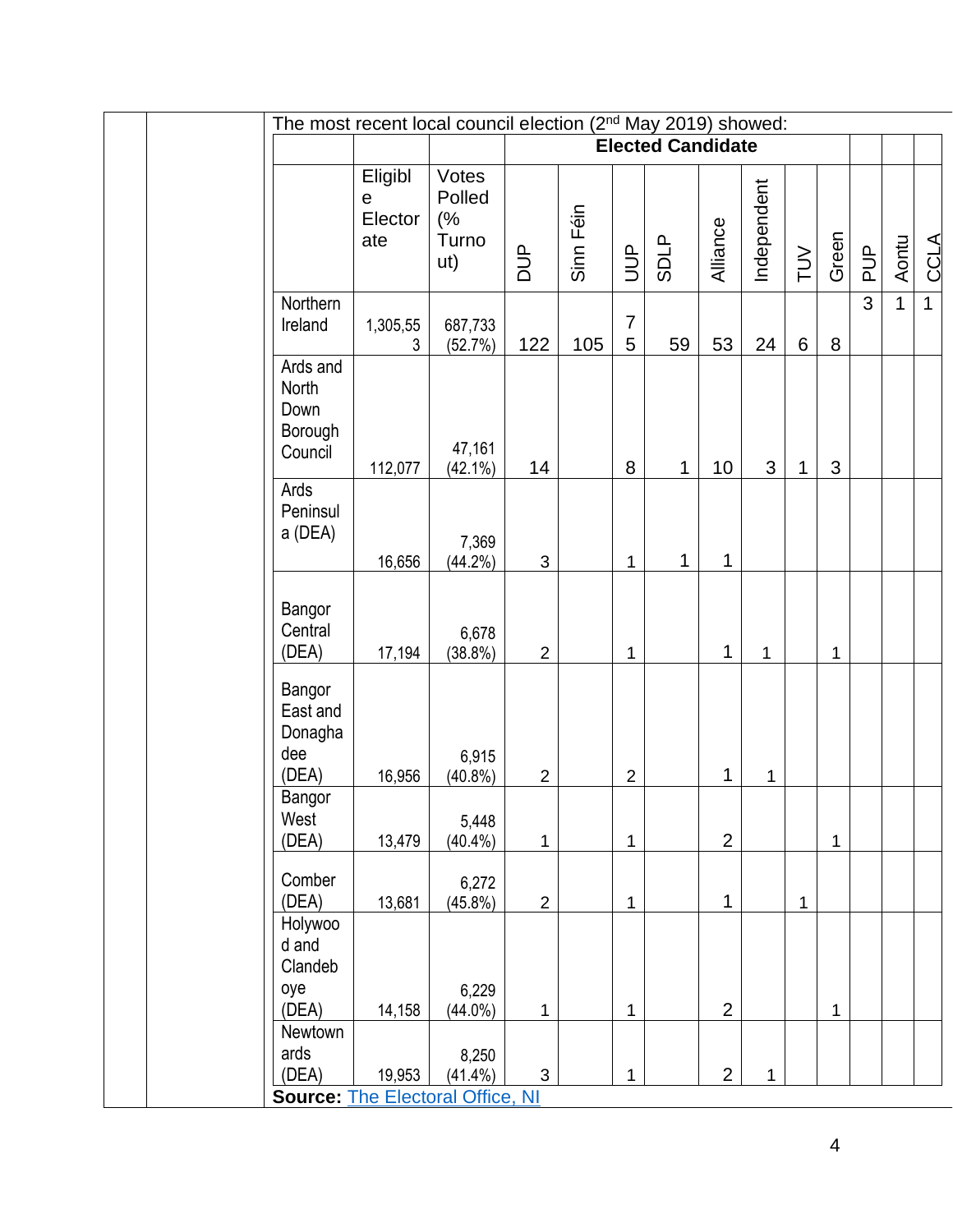| Racial<br>Group | <b>Summary:</b><br>NISRA, NINIS and Northern Ireland Strategic Migration Partnership data provide                                                                                                                                                                                                                                                            |                        |                    |                  |                  |                            |                               |                                      |                                                           |                                   |                                 |
|-----------------|--------------------------------------------------------------------------------------------------------------------------------------------------------------------------------------------------------------------------------------------------------------------------------------------------------------------------------------------------------------|------------------------|--------------------|------------------|------------------|----------------------------|-------------------------------|--------------------------------------|-----------------------------------------------------------|-----------------------------------|---------------------------------|
|                 | up to date data. The 2011 census showed that 32,000 (1.8%) of the usually<br>resident population in Northern Ireland is from a minority ethnic background.<br>Within the borough, the 2011 Census showed that 1.5% (2,300) were from a<br>minority ethnic background. Across the borough this ranged from 5.2% in<br>Loughview ward to 0.3% in Lisbane ward. |                        |                    |                  |                  |                            |                               |                                      |                                                           |                                   |                                 |
|                 | See table below                                                                                                                                                                                                                                                                                                                                              |                        |                    |                  |                  |                            |                               |                                      |                                                           |                                   |                                 |
|                 | Data:<br><b>Ethnic Group</b> (Numbers with % in brackets)                                                                                                                                                                                                                                                                                                    |                        |                    |                  |                  |                            |                               |                                      |                                                           |                                   |                                 |
|                 |                                                                                                                                                                                                                                                                                                                                                              | All usual<br>residents | White              | Chinese          | Indian           | Bangladeshi                | Other Asian                   | <b>Black African</b>                 | Black Other                                               | Mixed                             | Other                           |
|                 | Northern Ireland                                                                                                                                                                                                                                                                                                                                             | 1,810,86<br>$3(100\%)$ | 1,778,44<br>9(98%) | 6,303<br>$(0\%)$ | 6,198<br>$(0\%)$ | 540<br>(0%                 | 6,<br>08<br>9<br>(0)<br>$%$ ) | 2,3<br>45<br>(0)<br>$%$ )            | 12<br>71<br>(0)<br>$\frac{0}{0}$                          | 6,0<br>14<br>(0)<br>%             | 3,6<br>54<br>(0)<br>%           |
|                 | Ards and North<br>Down Borough<br>Council                                                                                                                                                                                                                                                                                                                    | 156,672<br>(100%)      | 154,365<br>(99%)   | 406<br>$(0\%)$   | 283<br>$(0\%)$   | 177<br>(0%                 | 41<br>5<br>(0)<br>$%$ )       | $\overline{13}$<br>9<br>(0)<br>$%$ ) | $\overline{13}$<br>$\overline{2}$<br>(0)<br>$\frac{0}{0}$ | 55<br>6<br>(0)<br>$\frac{0}{0}$   | 19<br>9<br>(0)<br>%             |
|                 | Ards Peninsula                                                                                                                                                                                                                                                                                                                                               | 22,797<br>$(100\%)$    | 22,641<br>(99%)    | 29 (0%)          | 17<br>$(0\%)$    | 5<br>(0%                   | 17<br>(0)<br>$\frac{0}{0}$    | 6<br>(0)<br>$\overline{\frac{9}{6}}$ | $\overline{2}$<br>(0)<br>$\dot{\%}$                       | 54<br>(0)<br>$\frac{9}{6}$        | $\overline{26}$<br>(0)<br>$%$ ) |
|                 | <b>Bangor Central</b>                                                                                                                                                                                                                                                                                                                                        | 23,524<br>$(100\%)$    | 24,469<br>(98%)    | 105<br>$(0\%)$   | 43<br>$(0\%)$    | 17<br>(0%                  | 43<br>(0)<br>$%$ )            | 26<br>(0)<br>$\dot{\%})$             | 32<br>(0)<br>$\dot{\%})$                                  | 11<br>9<br>(0)<br>$\dot{\%}$      | 38<br>(0)<br>$%$ )              |
|                 | <b>Bangor East</b><br>and<br>Donaghadee                                                                                                                                                                                                                                                                                                                      | 24,892<br>$(100\%)$    | 22,648<br>(99%)    | 56 (0%)          | 27<br>$(0\%)$    | 10<br>(0%                  | 91<br>(0)<br>$\frac{0}{0}$    | 11<br>(0)<br>$\frac{0}{0}$           | $\sqrt{2}$<br>(0)<br>$\%$                                 | 82<br>(0)<br>$\frac{9}{0}$        | 19<br>(0)<br>$\frac{0}{0}$      |
|                 | <b>Bangor West</b>                                                                                                                                                                                                                                                                                                                                           | 22,946<br>$(100\%)$    | 17,763<br>(98%)    | 19 (0%)          | 135              | $\overline{2}$<br>(0%<br>9 | 11<br>6<br>35                 | 3<br>(0)<br>$\frac{6}{6}$<br>4       | 26<br>(0)<br>$\sqrt[6]{\cdot}$<br>8                       | 73<br>(0)<br>%<br>$\overline{55}$ | 15<br>(0)<br>$%$ )<br>17        |
|                 | Comber                                                                                                                                                                                                                                                                                                                                                       | 18,152<br>$(100\%)$    | 18,216<br>(99%)    | 30 (0%)          | 8(0%)            | (0%                        | (0)<br>$%$ )                  | (0)<br>$\overline{\frac{9}{6}})$     | (0)<br>$%$ )                                              | (0)<br>%<br>10                    | (0)<br>$%$ )                    |
|                 | Holywood and<br>Clandeboye                                                                                                                                                                                                                                                                                                                                   | 18,382<br>$(100\%)$    | 20,061<br>(98%)    | 65 (0%)          | 31<br>$(0\%)$    | 23<br>(0%                  | 81<br>(0)<br>$%$ )            | 81<br>(0)<br>$%$ )                   | 56<br>(0)<br>$%$ )                                        | (0)<br>%                          | 61<br>(0)<br>$%$ )              |
|                 | Newtownards                                                                                                                                                                                                                                                                                                                                                  | 20,560<br>$(100\%)$    | 27,841<br>(99%)    | 105<br>$(0\%)$   | 20<br>$(0\%)$    | 111<br>(0%                 | 30<br>(0)<br>%                | 8<br>(0)<br>$%$ )                    | 6<br>(0)<br>$%$ )                                         | 75<br>(0)<br>%                    | 20<br>(0)<br>$%$ )              |
| Age             | <b>Source: Ethnic Group, Census 2011, NISRA</b><br>NISRA have published population projections for the Borough which show that                                                                                                                                                                                                                               |                        |                    |                  |                  |                            |                               |                                      |                                                           |                                   |                                 |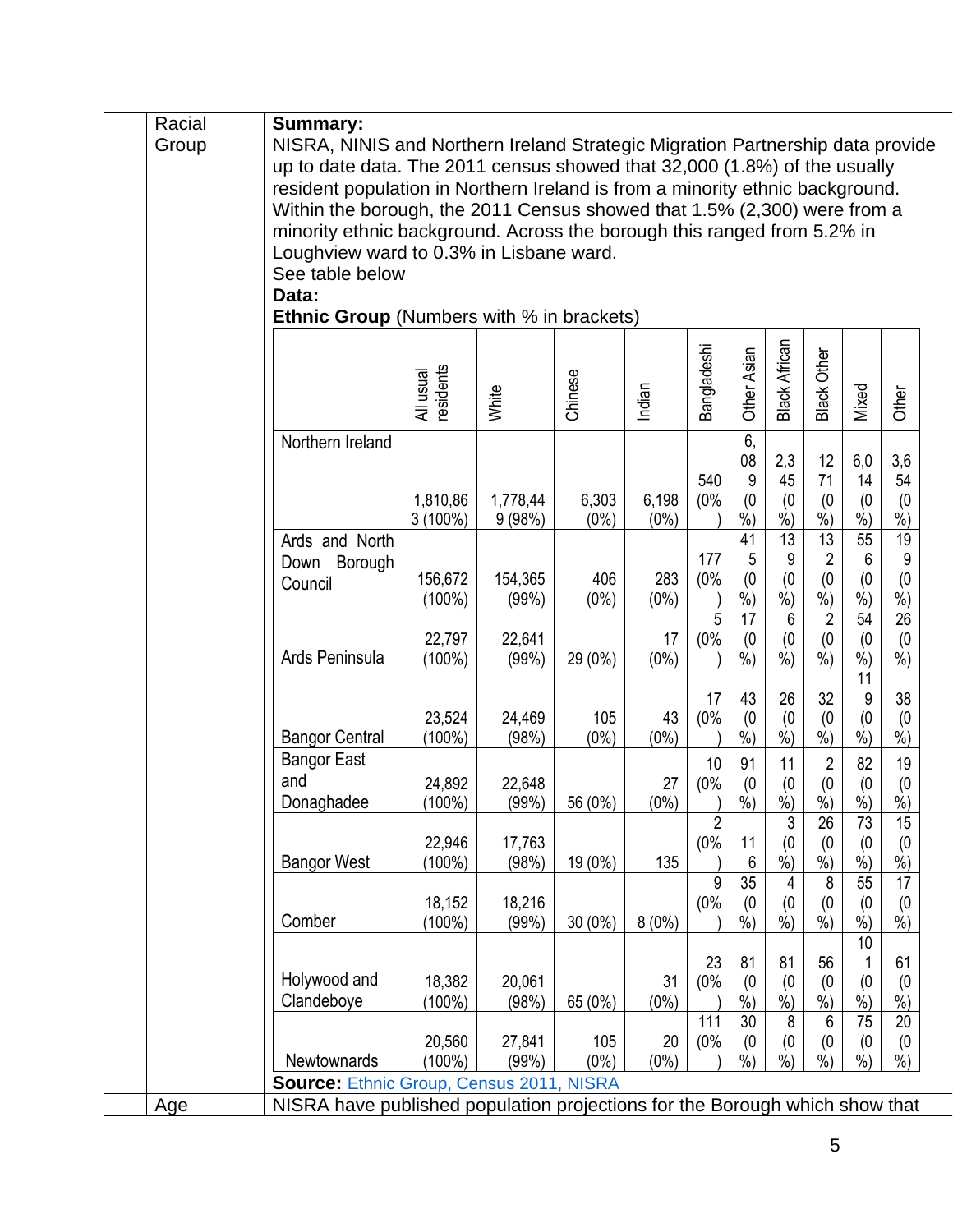|                                 | the proportion of those aged 85 and over are expected to more than double within<br>the next 25 years.<br>ANDBC has the highest % population of older people in Northern Ireland.<br>See table below<br>Data:<br>Age Groups (Numbers with % in brackets)                                                                                                                                                                                     |                         |                                      |                                                                 |                                  |                                               |                                                                                          |                                                                                                 |                                                                       |
|---------------------------------|----------------------------------------------------------------------------------------------------------------------------------------------------------------------------------------------------------------------------------------------------------------------------------------------------------------------------------------------------------------------------------------------------------------------------------------------|-------------------------|--------------------------------------|-----------------------------------------------------------------|----------------------------------|-----------------------------------------------|------------------------------------------------------------------------------------------|-------------------------------------------------------------------------------------------------|-----------------------------------------------------------------------|
|                                 |                                                                                                                                                                                                                                                                                                                                                                                                                                              |                         | $0 - 15$                             |                                                                 | 16-39                            |                                               | 40-64                                                                                    | $65+$                                                                                           | Total                                                                 |
|                                 | Northern Ireland                                                                                                                                                                                                                                                                                                                                                                                                                             |                         | 385,200<br>(21%)                     |                                                                 | 583,116<br>(31%)                 |                                               | 591,481<br>(32%)                                                                         | 291,824<br>(16%)                                                                                | 1,851,621<br>(100%)                                                   |
|                                 | Ards<br>and<br>Down<br>Council                                                                                                                                                                                                                                                                                                                                                                                                               | <b>North</b><br>Borough | 29,801<br>(19%)                      |                                                                 | 43,239<br>(27%)                  |                                               | 54,094<br>(34%)                                                                          | 31,663<br>(20%)                                                                                 | 158,797<br>$(100\%)$                                                  |
|                                 | <b>Sources: Demography and Methodology Branch, NISRA</b><br><b>World Health Organization</b>                                                                                                                                                                                                                                                                                                                                                 |                         |                                      |                                                                 |                                  |                                               |                                                                                          |                                                                                                 |                                                                       |
| <b>Marital</b><br><b>Status</b> | The 2011 Northern Ireland Census showed that 48% of adults (those aged over<br>16 years of age) in Northern Ireland were either married or in a registered same-<br>sex civil partnership. Within the borough, 54% of adults fell into this category.<br>This varies across the borough from 36% in Central (Ards) ward to 64% in<br>Lisbane ward.<br>See table below<br>Data:<br>Marital Status (All aged 16+) (Numbers with % in brackets) |                         |                                      |                                                                 |                                  |                                               |                                                                                          |                                                                                                 |                                                                       |
|                                 |                                                                                                                                                                                                                                                                                                                                                                                                                                              |                         | All usual residents<br>Single (never | sex civil partnership<br>registered a same-<br>married or never | Married                          | In a registered same<br>sex civil partnership | sex<br>legally married or still<br>same-<br>civil partnership)<br>$\varpi$<br>legally in | dissolved<br>Divorced or formerly<br>partnership which is<br>in a same-sex civil<br>now legally | Widowed or surviving<br>partner from a same-<br>sex civil partnership |
|                                 | Northern<br>Ireland                                                                                                                                                                                                                                                                                                                                                                                                                          | 1,431,540<br>$(100\%)$  |                                      | 517,393<br>(36%)                                                | 68<br>0,8<br>31<br>(48)<br>$%$ ) | 1,2<br>43<br>(0)<br>$%$ )                     | 56,91<br>1<br>(4% )                                                                      | 78,074<br>(5%)                                                                                  | 97,088<br>(7%)                                                        |
|                                 | Ards<br>and<br><b>North</b><br>Down<br><b>Borough</b><br>Council<br><b>Source: Northern Ireland 2011 Census, Marital Status</b>                                                                                                                                                                                                                                                                                                              | 126,945<br>$(100\%)$    |                                      | 36,730<br>(29%)                                                 | 67,<br>86<br>6<br>(53)<br>%      | 12<br>3<br>(0)<br>$%$ )                       | 4,328<br>(3%)                                                                            | 8,548<br>(7%)                                                                                   | 9,350<br>(7%)                                                         |
| Sexual<br>orientation           | <b>Summary:</b><br>It should be noted that no reliable data is available on sexual orientation-NISRA<br>are currently examining methodology on how to measure this. However, the 2011                                                                                                                                                                                                                                                        |                         |                                      |                                                                 |                                  |                                               |                                                                                          |                                                                                                 |                                                                       |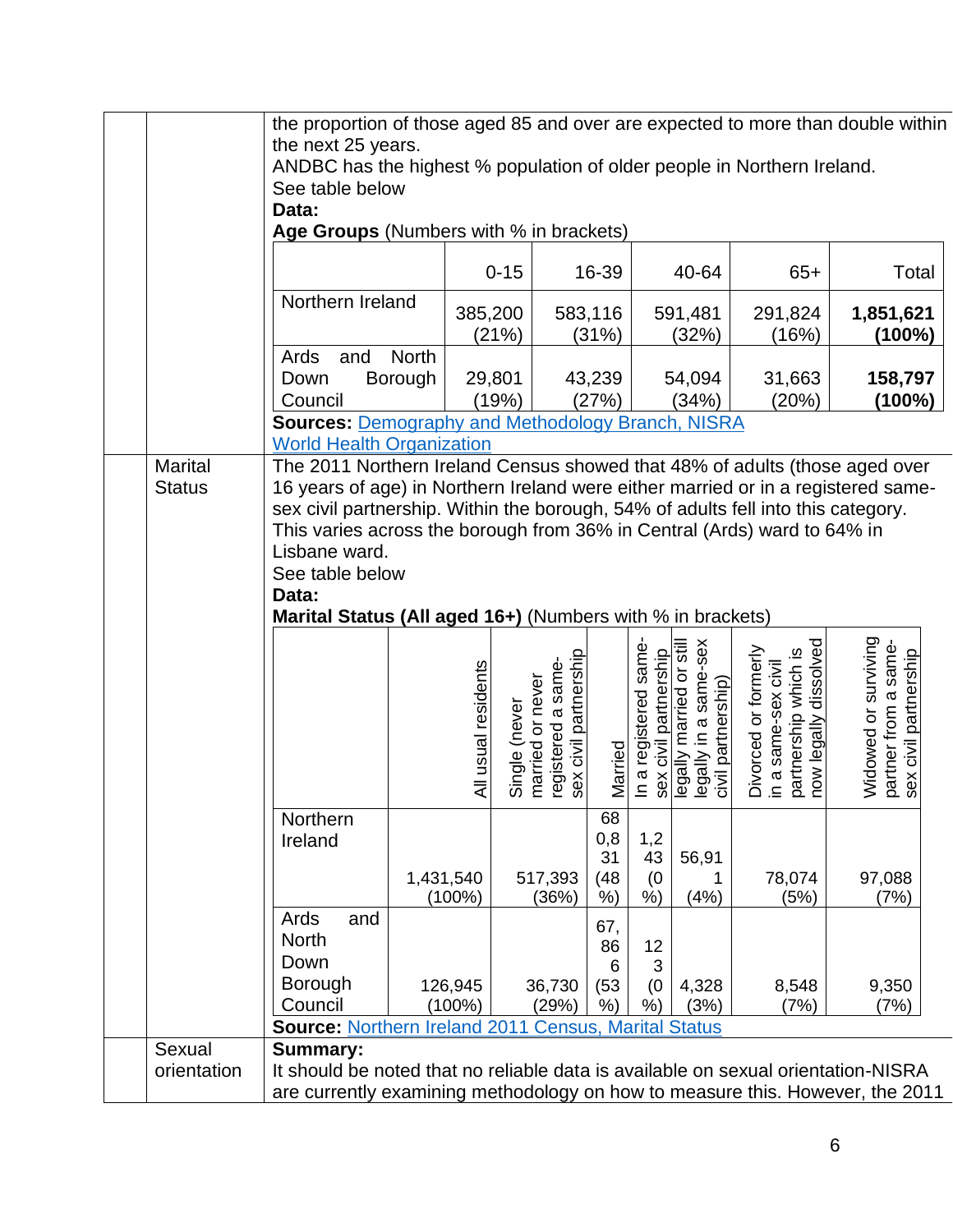|                   | census indicates that less than 1% of the Northern Ireland adult population (those |              |              |                  |         |                                         |  |
|-------------------|------------------------------------------------------------------------------------|--------------|--------------|------------------|---------|-----------------------------------------|--|
|                   | aged 16 years and over) were in a registered same-sex civil partnership. This      |              |              |                  |         |                                         |  |
|                   | was similar to the borough as a whole. The Continuous Household Survey in          |              |              |                  |         |                                         |  |
|                   | Northern Ireland estimated this figure between 0.9% and 1.9% in 2015-2016. The     |              |              |                  |         |                                         |  |
|                   | Office for National Statistics estimates a similar range for the United Kingdom    |              |              |                  |         |                                         |  |
|                   | $(1.7\%)$ .                                                                        |              |              |                  |         |                                         |  |
|                   | <b>Source: Northern Ireland 2011 Census, Marital Status</b>                        |              |              |                  |         |                                         |  |
|                   | <b>ONS 2015 Sexual Identity</b>                                                    |              |              |                  |         |                                         |  |
| Men &             | According to census (NISRA) almost half of the population of Northern Ireland      |              |              |                  |         |                                         |  |
| Women             | were male (49%) and this was similar throughout Ards and North Down Borough        |              |              |                  |         |                                         |  |
| generally         | Council (48%). See table below                                                     |              |              |                  |         |                                         |  |
|                   | Data:                                                                              |              |              |                  |         |                                         |  |
|                   |                                                                                    |              |              |                  |         |                                         |  |
|                   |                                                                                    |              | <b>Males</b> |                  | Females | All                                     |  |
|                   | Northern Ireland                                                                   |              |              |                  |         | 1,810,863                               |  |
|                   |                                                                                    | 887,323 (49% |              | 923,540 (51%)    |         | (100%)                                  |  |
|                   | Ards and North Down                                                                |              |              |                  |         |                                         |  |
|                   | <b>Borough Council</b>                                                             | 75,920 (48%) |              | 80,752 (52%)     |         | 156,672(100%)                           |  |
|                   | Source: Age Structure, Census 2011, NISRA                                          |              |              |                  |         |                                         |  |
|                   | Review of statistical classification and delineation of settlements, NISRA         |              |              |                  |         |                                         |  |
| <b>Disability</b> | The 2011 Census (NISRA) showed that 20% of the population in Ards and North        |              |              |                  |         |                                         |  |
|                   | Down area had a health issue or disability (including those related to old age)    |              |              |                  |         |                                         |  |
|                   | which has lasted or expected to last at least 12 months. (This was similar to the  |              |              |                  |         |                                         |  |
|                   | Northern Ireland figure of 21%.)                                                   |              |              |                  |         |                                         |  |
|                   | <b>Disability Living Allowances, 2015</b>                                          |              |              |                  |         |                                         |  |
|                   |                                                                                    |              |              | 2015 (Disability |         | 2015 (Multiple                          |  |
|                   |                                                                                    |              |              | Living           |         | <b>Disability Benefits)</b>             |  |
|                   |                                                                                    |              |              | Allowance        |         | *MDB is                                 |  |
|                   |                                                                                    |              |              | Recipients)      |         | aggregated data                         |  |
|                   |                                                                                    |              |              |                  |         | from Attendance                         |  |
|                   |                                                                                    |              |              |                  |         | Allowance,                              |  |
|                   |                                                                                    |              |              |                  |         | <b>Disability Living</b>                |  |
|                   |                                                                                    |              |              |                  |         | Allowance,                              |  |
|                   |                                                                                    |              |              |                  |         | <b>Incapacity Benefit</b><br>and Severe |  |
|                   |                                                                                    |              |              |                  |         | <b>Disablement</b>                      |  |
|                   |                                                                                    |              |              |                  |         |                                         |  |
|                   |                                                                                    |              |              |                  |         | Allowance data,<br>and data for         |  |
|                   |                                                                                    |              |              |                  |         |                                         |  |
|                   |                                                                                    |              |              |                  |         | Employment and                          |  |
|                   |                                                                                    |              |              |                  |         | Support allowance                       |  |
|                   | Northern Ireland                                                                   |              |              | 209,280          |         | 251,490                                 |  |
|                   | Ards and North Down Borough                                                        |              |              |                  |         |                                         |  |
|                   | Council                                                                            |              |              | 13,840           |         | 18,080                                  |  |
|                   | Ards Peninsula                                                                     |              |              | 2,920            |         | n/a                                     |  |
|                   | <b>Bangor Central</b>                                                              |              |              | 2,250            |         | n/a                                     |  |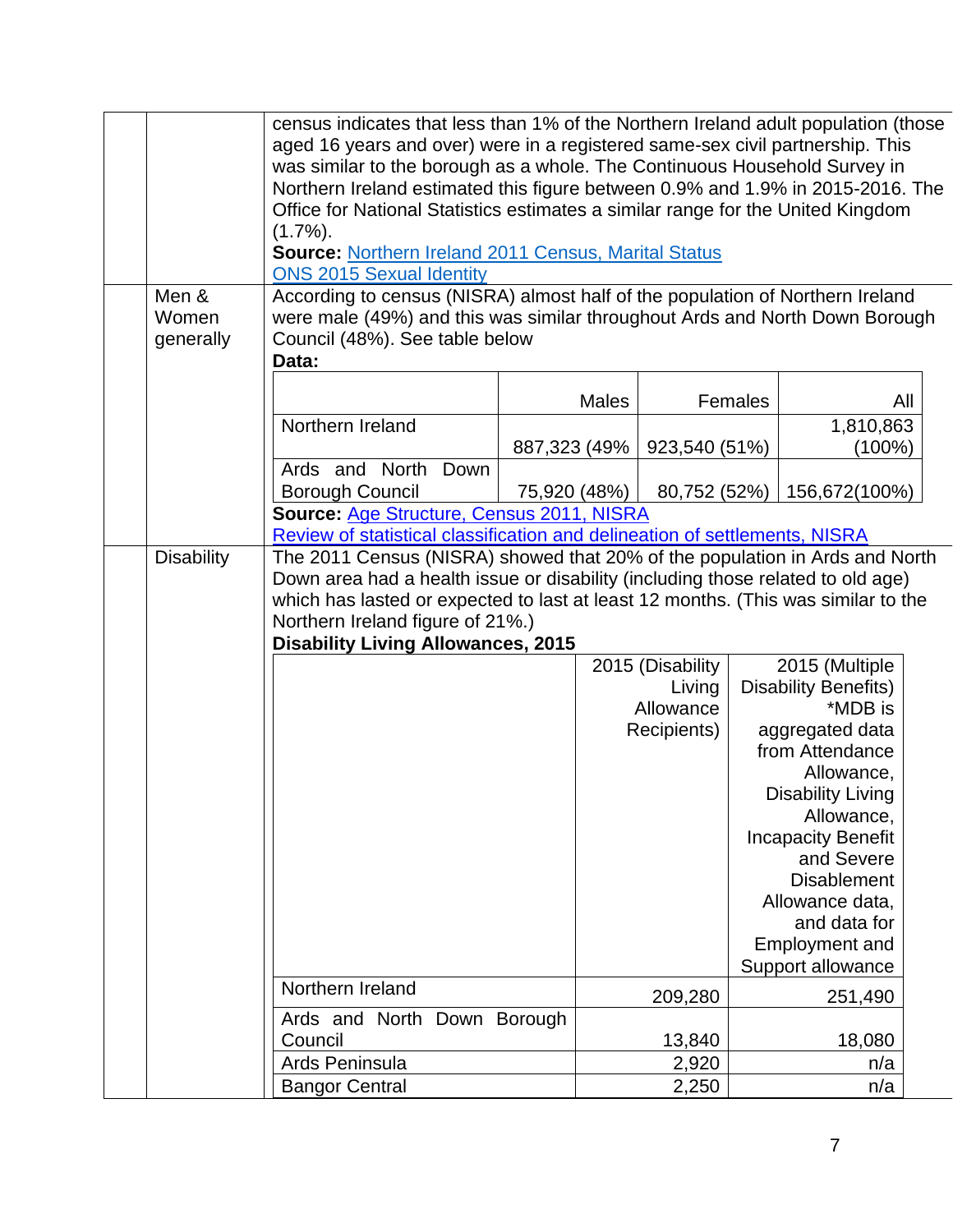|            | <b>Bangor East and Donaghadee</b>                                                      | 1,740 | n/a |  |  |  |
|------------|----------------------------------------------------------------------------------------|-------|-----|--|--|--|
|            | <b>Bangor West</b>                                                                     | 1,650 | n/a |  |  |  |
|            | Comber                                                                                 | 1,270 | n/a |  |  |  |
|            | <b>Holywood and Clandeboye</b>                                                         | 1,180 | n/a |  |  |  |
|            | <b>Newtownards</b>                                                                     | 2,840 | n/a |  |  |  |
|            | Northern Ireland Census 2011 Long-term health problem or disability by long-           |       |     |  |  |  |
|            | term problem or disability                                                             |       |     |  |  |  |
| Dependents | <b>Summary:</b>                                                                        |       |     |  |  |  |
|            | In considering this dimension the following have been included: persons with           |       |     |  |  |  |
|            | responsibility for the care of a child, children, a person with a disability and or an |       |     |  |  |  |
|            | older person. According to the Continuous Household Survey, 2013-2016, 37% of          |       |     |  |  |  |
|            | Ards and North Down claimed to have a dependent (This did not differentiate on         |       |     |  |  |  |
|            | the type of dependent).                                                                |       |     |  |  |  |
|            | According to the 2011 Census, 7,474 households in Ards and North Down had a            |       |     |  |  |  |
|            | dependent child under the age of 4 (This might give an indication on the numbers       |       |     |  |  |  |
|            | who would have buggies or prams).                                                      |       |     |  |  |  |
|            | <b>Sources: Continuous Household Survey</b>                                            |       |     |  |  |  |

| 11. |                          | Based on data previously provided what are the needs, experiences and priorities for each                                  |
|-----|--------------------------|----------------------------------------------------------------------------------------------------------------------------|
|     |                          | of the following categories, in relation to this policy/decision?                                                          |
|     | <b>Religious Belief</b>  | CCTV and Surveillance equipment can be a valuable                                                                          |
|     | <b>Political Opinion</b> | resource in surveillance and security and is widely used by                                                                |
|     | <b>Racial Group</b>      | local authorities in a range of premises and situations the<br>policy will enhance the safety and wellbeing of each of the |
|     | Age                      | groups including:                                                                                                          |
|     | <b>Marital Status</b>    | increasing the personal safety of staff and visitors                                                                       |
|     | Sexual orientation       | protecting the Council buildings and assets, both                                                                          |
|     | Men & Women generally    | during and after normal working hours                                                                                      |
|     | <b>Disability</b>        | reducing the fear of crime                                                                                                 |
|     | Dependents               | reducing the incidence of crime and anti-social                                                                            |
|     |                          | behaviour (including theft and vandalism)                                                                                  |
|     |                          | supporting the Police in a bid to deter and detect crime                                                                   |
|     |                          | assisting in identifying, apprehending and prosecuting                                                                     |
|     |                          | offenders                                                                                                                  |
|     |                          | protecting members of the public and Council workers                                                                       |
|     |                          | review of road traffic accidents/incidents                                                                                 |

## **Does this Policy require an Equality Impact Assessment?**

|                          | What is the likely impact on equality of opportunity for each of the Section 75 categories? |                  |  |  |  |  |
|--------------------------|---------------------------------------------------------------------------------------------|------------------|--|--|--|--|
|                          | Detail of Impact                                                                            | Level of Impact  |  |  |  |  |
|                          |                                                                                             | Minor/Major/None |  |  |  |  |
| <b>Religious Belief</b>  | No differential impact identified                                                           | None             |  |  |  |  |
| <b>Political Opinion</b> | as the policy applies equality to                                                           |                  |  |  |  |  |
| <b>Racial Group</b>      | everyone irrespective of their S75                                                          |                  |  |  |  |  |
| Age                      | Category.                                                                                   |                  |  |  |  |  |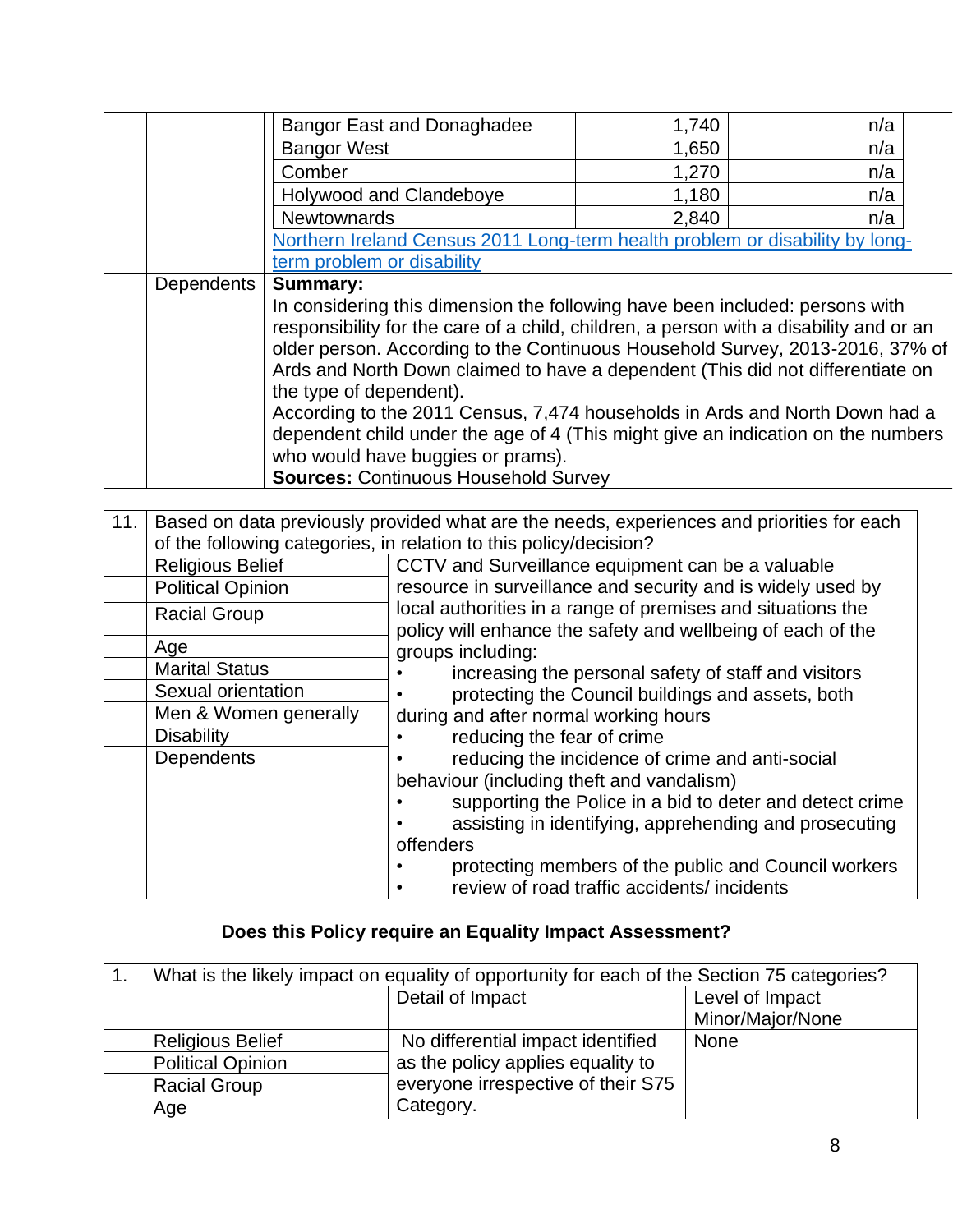| <b>Marital Status</b> |  |
|-----------------------|--|
| Sexual orientation    |  |
| Men & Women generally |  |
| Disability            |  |
| <b>Dependents</b>     |  |

| 2. | Are there opportunities to better promote equality of opportunity for people within the<br>Section 75 equality categories? |                                                          |  |
|----|----------------------------------------------------------------------------------------------------------------------------|----------------------------------------------------------|--|
|    |                                                                                                                            | If "Yes", provide details<br>If "No", provide details    |  |
|    | <b>Religious Belief</b>                                                                                                    | No at this time it would be considered that there are no |  |
|    | <b>Political Opinion</b>                                                                                                   | further opportunities to better promote equality of      |  |
|    | <b>Racial Group</b>                                                                                                        | opportunity across the designated groups in respect of   |  |
|    | Age                                                                                                                        | this policy.                                             |  |
|    | <b>Marital Status</b>                                                                                                      |                                                          |  |
|    | Sexual orientation                                                                                                         |                                                          |  |
|    | Men & Women generally                                                                                                      |                                                          |  |
|    | <b>Disability</b>                                                                                                          |                                                          |  |
|    | <b>Dependents</b>                                                                                                          |                                                          |  |

| 3. | To what extent is the Policy likely to impact on Good Relations between people of different<br>religious belief, political opinion or racial group? |                                                  |                                                       |
|----|-----------------------------------------------------------------------------------------------------------------------------------------------------|--------------------------------------------------|-------------------------------------------------------|
|    |                                                                                                                                                     | Details of Impact                                | Level of Impact                                       |
|    |                                                                                                                                                     |                                                  | Minor/Major/None                                      |
|    | <b>Religious Belief</b>                                                                                                                             |                                                  | The provision of security encourages people to mix in |
|    | <b>Political Opinion</b>                                                                                                                            | public places and promotes shared space, eg, for |                                                       |
|    | <b>Racial Group</b>                                                                                                                                 | different religions or minority ethnic people    |                                                       |

| -4. | Are there opportunities to better promote Good Relations between people of different |                          |                                                          |
|-----|--------------------------------------------------------------------------------------|--------------------------|----------------------------------------------------------|
|     | religious belief, political opinion or racial group?                                 |                          |                                                          |
|     |                                                                                      | If "Yes" provide details | If "No" provide details                                  |
|     | <b>Religious Belief</b>                                                              |                          | No at this time it would be considered that there are no |
|     | <b>Political Opinion</b>                                                             |                          | further opportunities to better promote Good relations   |
|     | <b>Racial Group</b>                                                                  |                          | across the designated groups in respect of this policy.  |

## Additional Considerations

| <b>Multiple Identity Considerations</b> | Details of Impact or potential impact |
|-----------------------------------------|---------------------------------------|
|                                         | (Positive/Negative)                   |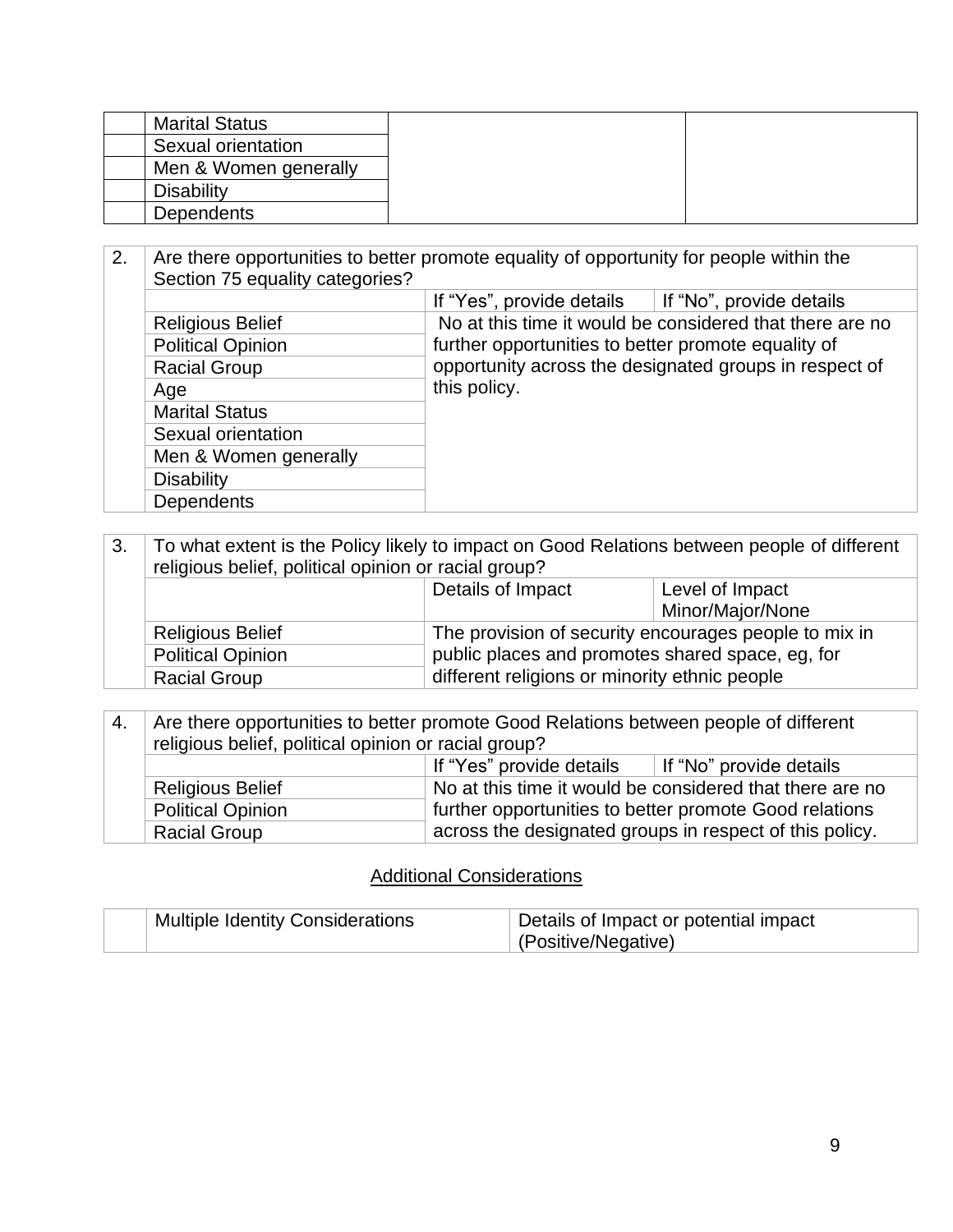| Are there any potential impacts of the<br>policy decision on people with multiple<br>identities?<br>(e.g. disabled minority ethnic persons).<br>Where appropriate provide details of data<br>on the impact of the policy on people with<br>multiple identities.<br>Specify relevant Section 75 categories<br>concerned. | Some people with multiple identities will<br>particularly benefit from provision of effective<br>security, eg, older women or disabled people,<br>young minority ethnic females. |
|-------------------------------------------------------------------------------------------------------------------------------------------------------------------------------------------------------------------------------------------------------------------------------------------------------------------------|----------------------------------------------------------------------------------------------------------------------------------------------------------------------------------|
|-------------------------------------------------------------------------------------------------------------------------------------------------------------------------------------------------------------------------------------------------------------------------------------------------------------------------|----------------------------------------------------------------------------------------------------------------------------------------------------------------------------------|

### **Disability Discrimination Order (NI) 2006**

| Does this proposed policy<br>provide an opportunity to:                                                                           | Yes / No | Explain your reasoning:                                                                                                                                                                                                                                                                                                                      |
|-----------------------------------------------------------------------------------------------------------------------------------|----------|----------------------------------------------------------------------------------------------------------------------------------------------------------------------------------------------------------------------------------------------------------------------------------------------------------------------------------------------|
| better promote positive<br>attitudes towards disabled<br>people<br>increase participation by<br>disabled people in public<br>life | Yes      | Those with a disability have specific needs<br>regarding parking & access. The<br>implementation of this policy will be<br>positive for such individuals/groups<br>providing assistance and ensuring access<br>where required.<br>The policy can be provided in alternative<br>formats if required in relation to language<br>or disability. |

### **Monitoring Arrangements**

Section 75 places a requirement on the Council to have equality monitoring arrangements in place to assess the impact of policies and services, help identify barriers to fair participation and to better promote equality of opportunity.

| Outline what data you could<br>collect in the future to monitor<br>the impact of this policy /<br>decision on equality, good<br>relations and disability duties | Comments and complaints received from employees,<br>visitors, elected members or residents of the Borough. |
|-----------------------------------------------------------------------------------------------------------------------------------------------------------------|------------------------------------------------------------------------------------------------------------|
|-----------------------------------------------------------------------------------------------------------------------------------------------------------------|------------------------------------------------------------------------------------------------------------|

I can confirm that the proposed policy / decision have been screened for:-

| X | Equality of opportunity and good relations |
|---|--------------------------------------------|
|   | Disabilities duties                        |

On the basis of the answers to the screening questions, I recommend that this policy / decision is:-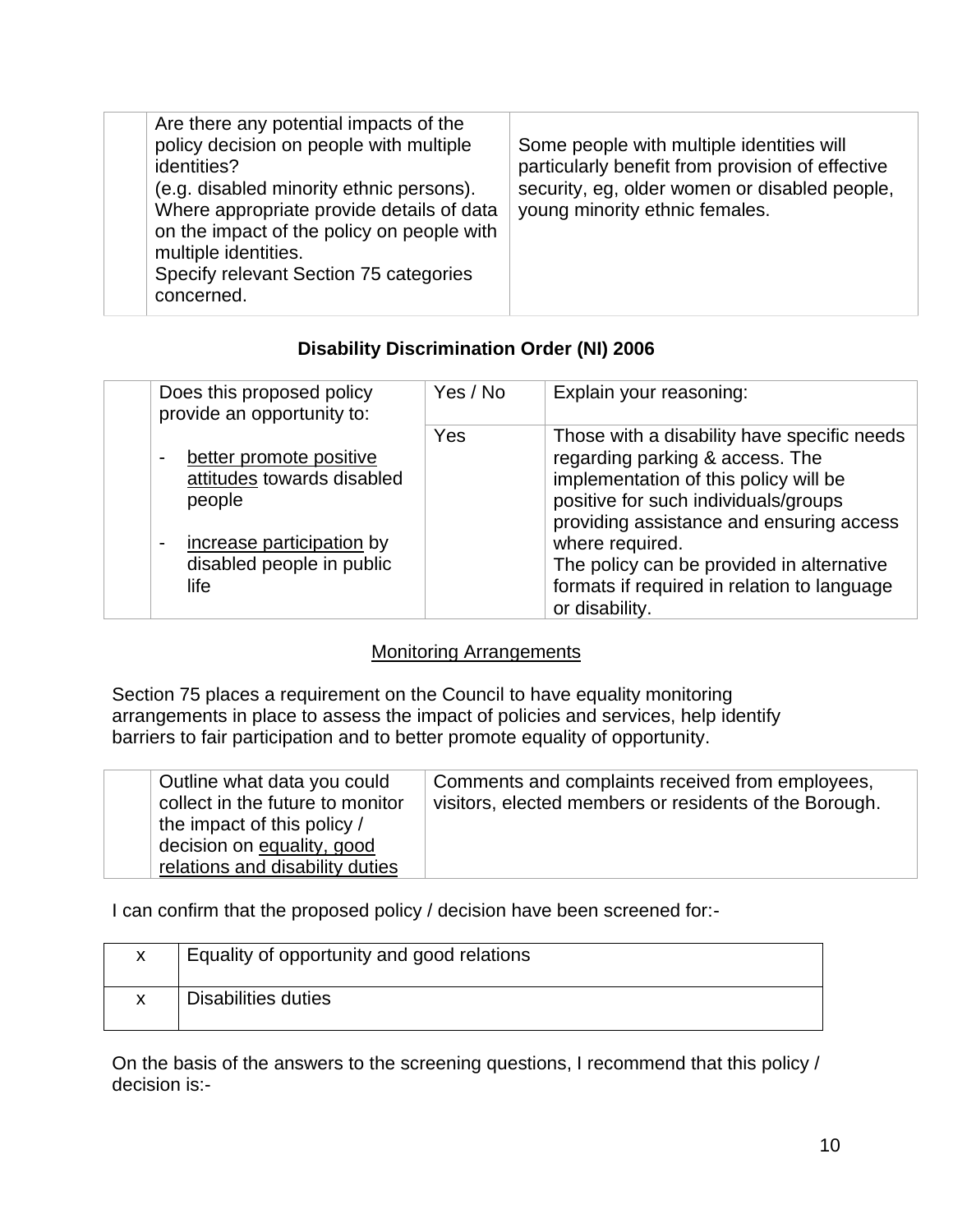| Screened Out – No EQIA necessary (no impacts)<br>It is considered that there will be no adverse effects from the CCTV Policy.<br>The implementation of the policy will be positive for all groups inclusive of<br>all Section 75 categories. |
|----------------------------------------------------------------------------------------------------------------------------------------------------------------------------------------------------------------------------------------------|
| Screened Out - Mitigating Actions (minor impacts)                                                                                                                                                                                            |
| Screened In - Necessary to conduct a full EQIA                                                                                                                                                                                               |
| Please detail actions to be taken:                                                                                                                                                                                                           |

Screening assessment completed by:-

Name: Sian McConnell-Porter Title: Compliance Officer (Equality and Safeguarding) Date: 30/03/2022 Signature: S McP

Director/Head of Service decision approved by:

Name: Alison Curtis Title: Head of OD and Admin Date: 31/03/2022 Signature:

#### If an Equality Impact Assessment is required

| <b>Priority Rating for</b>                                 | <b>Priority Criterion</b>                               | Rating |
|------------------------------------------------------------|---------------------------------------------------------|--------|
| <b>Timetabling an Equality</b><br>Impact Assessment. (1-3) | Effect on equality of opportunity and good<br>relations |        |
|                                                            | Social need                                             |        |
|                                                            | Effect on people's daily lives                          |        |
|                                                            | Relevance to a public authority's functions             |        |

| Is this Policy Affected by Timetables |  |
|---------------------------------------|--|
| established by other relevant Public  |  |
| Authorities?                          |  |

| <b>Monitoring Recommendation</b> |  |
|----------------------------------|--|
|                                  |  |

| Approval and Authorisation | $\tau$ itle:<br><b>John</b><br>osition/Job | Jale. |
|----------------------------|--------------------------------------------|-------|
| bv.<br>Screened            |                                            |       |